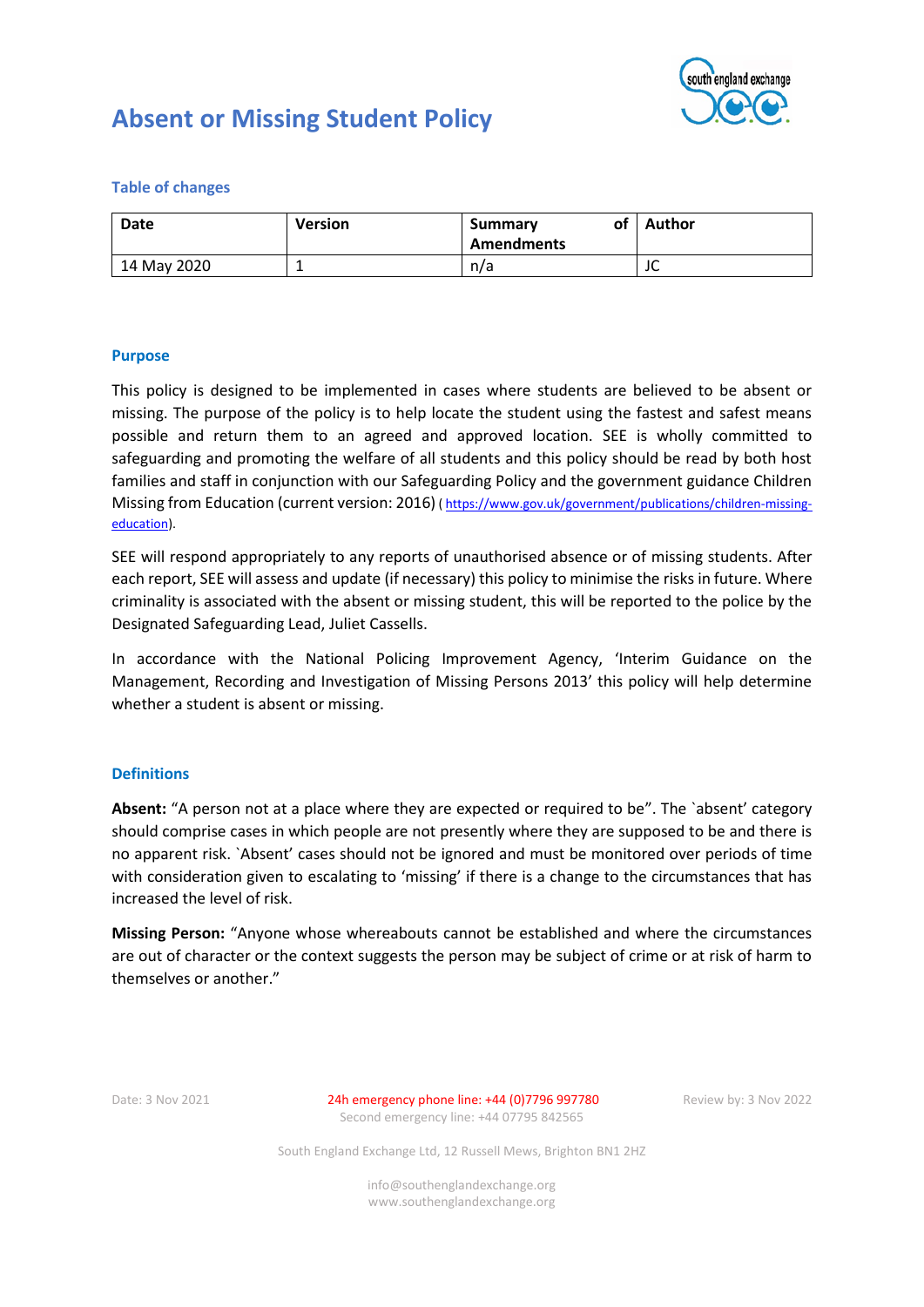



### **Procedure to follow upon report of an absent or missing student**

SEE Designated Safeguarding Lead, Juliet Cassells, has the responsibility for overseeing incidents of any unauthorised absences or missing students. The staff member who looks after the absent or missing student is responsible for ensuring the steps below are followed upon the report of an unauthorised absence. This report may come to the staff member in the form of a telephone call, email, social media message or face to face disclosure. The staff member must inform the Designated Safeguarding Lead (Juliet Cassells) or the Deputy Designated Safeguarding Lead (Eve Crow) immediately that a report has been received of an absent or missing student on juliet@southenglandexchange.org or 07796997780 or eve@southenglandexchange.org or 07795 842565. These are 24hr Emergency Phones. In discussion with the DSL, the reporting staff member should determine whether the student is absent or missing. Any member of SEE staff or a host family member may report a student as absent or missing to the police if there is a genuine concern for their safety. If there is a concern a young person has been harmed, the incident should be referred to the police by dialling 101. If the student is considered to be at immediate risk of harm or if it is known that there is an immediate danger to the student, then the incident should be referred to the police and 999 should be called in order to receive an emergency response. Following a risk assessment, the local police force will record a report of absent or missing if there are grounds to do so. In order to make a police report, the following information should be collated to pass to the Police:

• Where you are and where the missing person was last seen.

• A detailed description of the missing person, including age, sex and as much information about their clothing as possible (if known).

• The circumstances of the incident, including anything that may have triggered the disappearance, how long the missing person has been missing, where they were last seen, if there was an argument.

• Who is looking for the child, where were they last seen, do they have a mobile phone with them, what is the number.

## **The DSL must inform the partner organisation of any report made to the police and update with any developments. The partner will be in contact with the student's parents.**

If it is decided the student is **absent,** then the reporting staff member should carry out the following:

1. Try to contact the student by phone (leave a message if no answer), text, email and social media. This must be repeated every 30 minutes.

2. If appropriate, speak to friends of the student about the possible whereabouts of the student.

3. If appropriate, request that the host family conduct a search of their house and garden.

Date: 3 Nov 2021 24h emergency phone line: +44 (0)7796 997780 Review by: 3 Nov 2022 Second emergency line: +44 07795 842565

South England Exchange Ltd, 12 Russell Mews, Brighton BN1 2HZ

info@southenglandexchange.org www.southenglandexchange.org